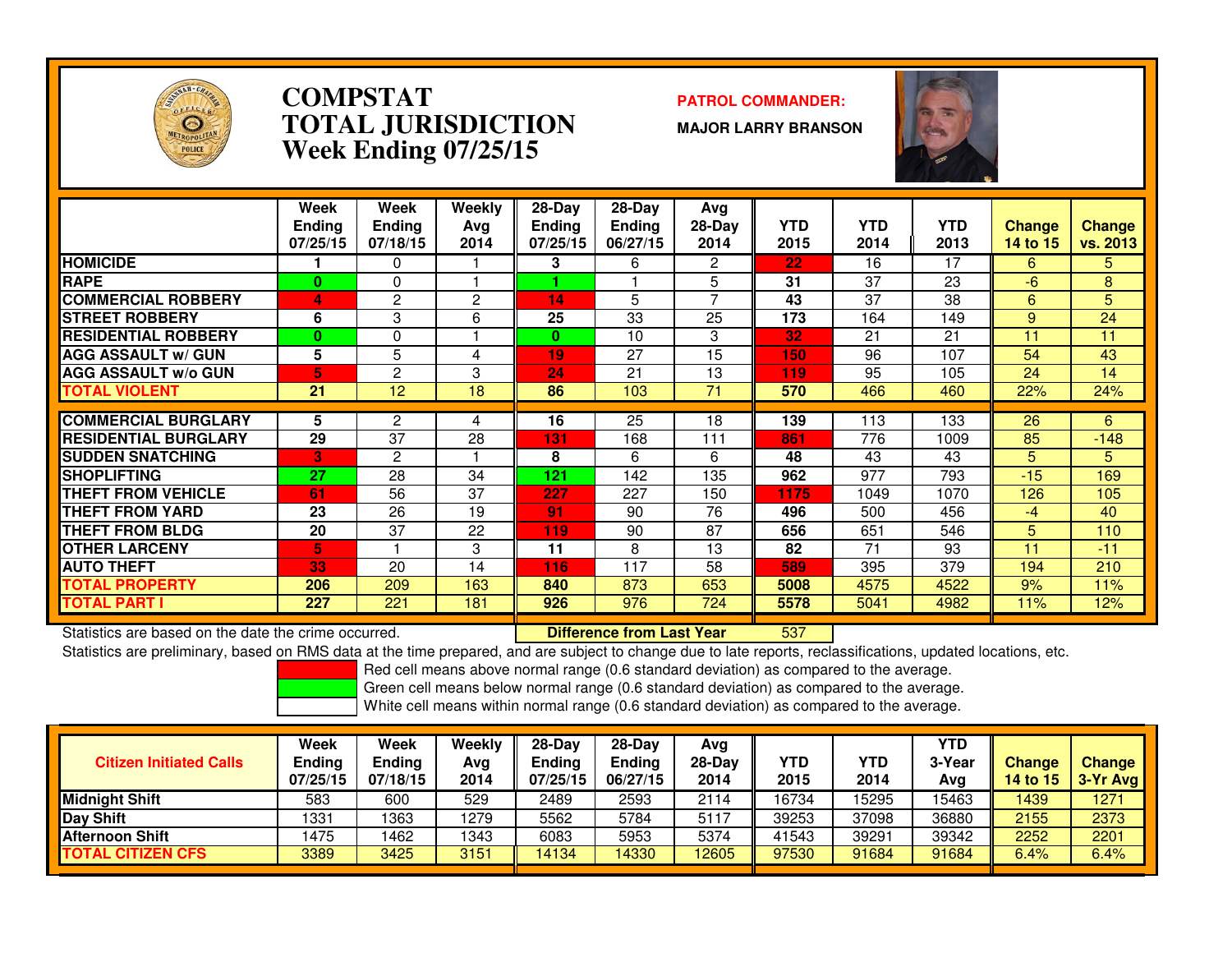

# **COMPSTAT PRECINCT COMMANDER: WEST CHATHAM PRECINCTWeek Ending 07/25/15**

**CAPT. CARL RAMEY**



|                             | Week           | Week           | Weekly         | 28-Day       | $28$ -Day      | Avg          |            |            |            |                |                 |
|-----------------------------|----------------|----------------|----------------|--------------|----------------|--------------|------------|------------|------------|----------------|-----------------|
|                             | <b>Endina</b>  | <b>Ending</b>  | Ava            | Endina       | <b>Ending</b>  | $28-Day$     | <b>YTD</b> | <b>YTD</b> | <b>YTD</b> | <b>Change</b>  | <b>Change</b>   |
|                             | 07/25/15       | 07/18/15       | 2014           | 07/25/15     | 06/27/15       | 2014         | 2015       | 2014       | 2013       | 14 to 15       | vs. 2013        |
| <b>HOMICIDE</b>             | 0              | 0              | 0              | 0            | $\Omega$       | 0            | 0          | $\Omega$   |            | $\Omega$       | $-1$            |
| <b>RAPE</b>                 | 0              | 0              | 0              |              |                |              | 10         | 8          | 5          | $\overline{2}$ | 5               |
| <b>COMMERCIAL ROBBERY</b>   | 3              | 0              | 0              | 3            | $\Omega$       |              | 10         | 5          | 4          | 5              | 6               |
| <b>STREET ROBBERY</b>       | 1              |                |                | 2            | $\overline{z}$ | 3            | 15         | 14         | 15         |                | $\mathbf{0}$    |
| <b>RESIDENTIAL ROBBERY</b>  | 0              | 0              | $\Omega$       | 0            | $\Omega$       |              | 5          | 8          | 4          | $-3$           |                 |
| <b>AGG ASSAULT w/ GUN</b>   | $\overline{2}$ | 0              | $\Omega$       | $\mathbf{2}$ | 3              |              | 16         | 8          | 11         | 8              | 5               |
| <b>AGG ASSAULT w/o GUN</b>  | 1              |                | $\mathbf{0}$   | 6            | 5              | $\mathbf{2}$ | 27         | 12         | 18         | 15             | 9               |
| <b>TOTAL VIOLENT</b>        | 7              | $\overline{c}$ | $\overline{c}$ | 14           | 16             | 9            | 83         | 55         | 58         | 51%            | 43%             |
|                             |                |                |                |              |                |              |            |            |            |                |                 |
| <b>COMMERCIAL BURGLARY</b>  | 0              | 0              |                | 4            | 5              | 4            | 38         | 25         | 15         | 13             | $\overline{23}$ |
| <b>RESIDENTIAL BURGLARY</b> | 8              | 7              | 5              | 25           | 30             | 21           | 163        | 147        | 162        | 16             |                 |
| <b>SUDDEN SNATCHING</b>     | 0              | 0              | 0              | 0            | $\overline{2}$ |              | 3          | 4          | $\Omega$   | -1             | 3               |
| <b>SHOPLIFTING</b>          |                | 3              | 5              | 19           | 19             | 19           | 124        | 154        | 81         | $-30$          | 43              |
| <b>THEFT FROM VEHICLE</b>   | 13             | 8              | 6              | 42           | 32             | 26           | 192        | 170        | 147        | 22             | 45              |
| <b>THEFT FROM YARD</b>      | 3              | 5              | 3              | 23           | 20             | 12           | 99         | 80         | 57         | 19             | 42              |
| <b>THEFT FROM BLDG</b>      | $\mathbf{2}$   | 9              | 3              | 17           | 22             | 13           | 118        | 114        | 71         | 4              | 47              |
| <b>OTHER LARCENY</b>        | 0              |                |                | 2            | $\overline{2}$ | 3            | 19         | 15         | 8          | 4              | 11              |
| <b>AUTO THEFT</b>           | 5              | 5              | 3              | 19           | 21             | 12           | 113        | 75         | 54         | 38             | 59              |
| <b>TOTAL PROPERTY</b>       | 38             | 38             | 28             | 151          | 153            | 111          | 869        | 784        | 595        | 11%            | 46%             |
| <b>TOTAL PART I</b>         | 45             | 40             | 30             | 165          | 169            | 121          | 952        | 839        | 653        | 13%            | 46%             |

Statistics are based on the date the crime occurred. **Difference from Last Year** 

<sup>113</sup>

Statistics are preliminary, based on RMS data at the time prepared, and are subject to change due to late reports, reclassifications, updated locations, etc.

Red cell means above normal range (0.6 standard deviation) as compared to the average.

Green cell means below normal range (0.6 standard deviation) as compared to the average.

| <b>Citizen Initiated Calls</b> | Week<br><b>Ending</b><br>07/25/15 | Week<br><b>Ending</b><br>07/18/15 | Weekly<br>Avg<br>2014 | $28-Dav$<br><b>Ending</b><br>07/25/15 | $28-Dav$<br><b>Ending</b><br>06/27/15 | Avg<br>$28-Day$<br>2014 | YTD<br>2015 | YTD<br>2014 | YTD<br>3-Year<br>Avg | <b>Change</b><br>14 to 15 | <b>Change</b><br>3-Yr Avg |
|--------------------------------|-----------------------------------|-----------------------------------|-----------------------|---------------------------------------|---------------------------------------|-------------------------|-------------|-------------|----------------------|---------------------------|---------------------------|
| <b>Midnight Shift</b>          | 110                               | 148                               | 107                   | 520                                   | 498                                   | 429                     | 3309        | 3023        | 3044                 | 286                       | 265                       |
| <b>Day Shift</b>               | 282                               | 292                               | 264                   | 1179                                  | 239                                   | 1055                    | 8299        | 7614        | 7650                 | 685                       | 649                       |
| <b>Afternoon Shift</b>         | 324                               | 316                               | 279                   | 1277                                  | 343                                   | 1115                    | 8712        | 8263        | 8177                 | 449                       | 535                       |
| <b>TOTAL CITIZEN CFS</b>       | 716                               | 716                               | 650                   | 2976                                  | 3080                                  | 2599                    | 20320       | 8900        | 18871                | 7.5%                      | 7.7%                      |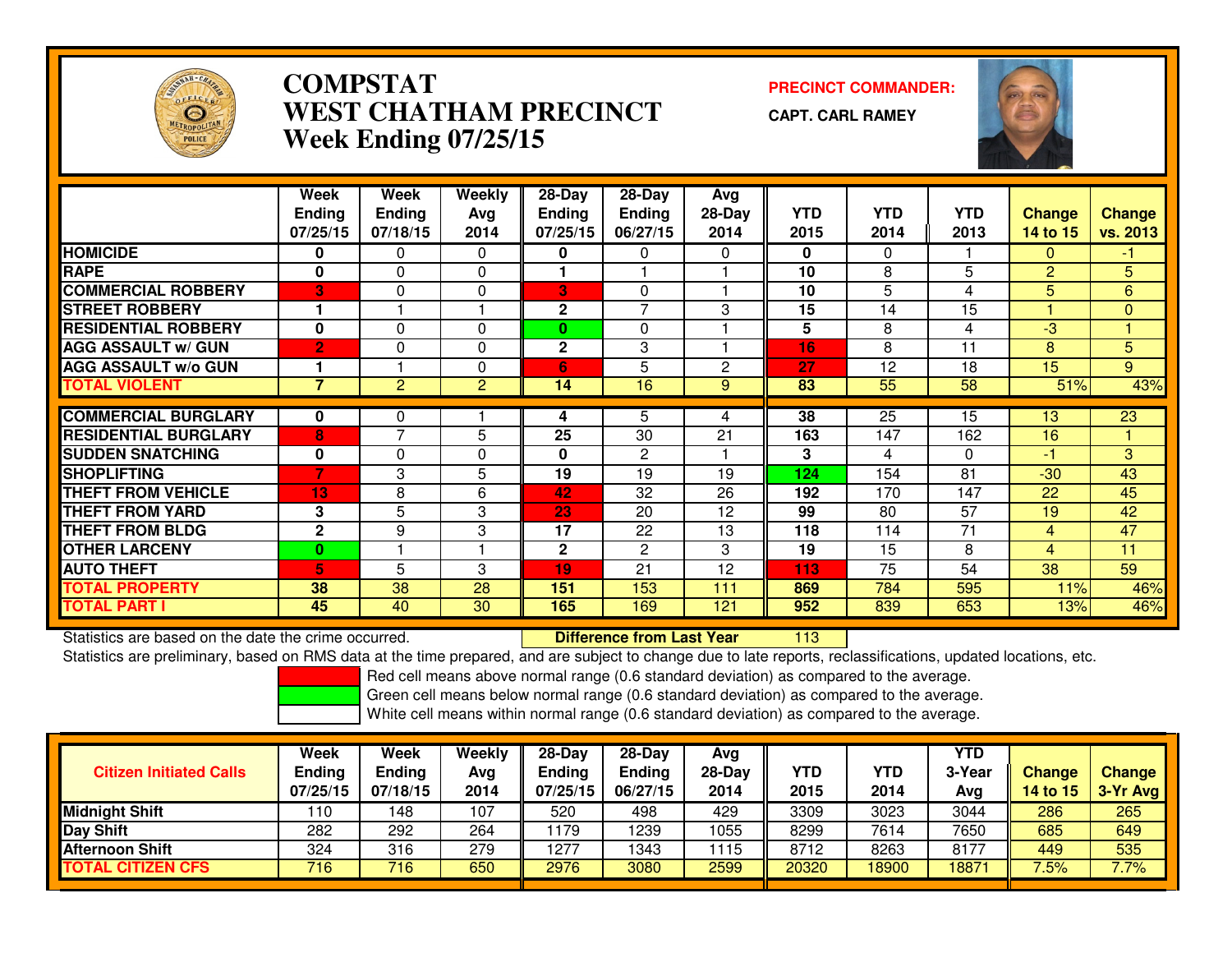

# **COMPSTAT PRECINCT COMMANDER: DOWNTOWN PRECINCTWeek Ending 07/25/15**

**CAPT. Ben Herron**

-29



|                             | Week<br><b>Ending</b> | Week<br><b>Ending</b>         | <b>Weekly</b><br>Avg | $28-Day$<br><b>Ending</b> | $28-Day$<br><b>Ending</b> | Avg<br>$28-Day$          | <b>YTD</b>     | <b>YTD</b>     | <b>YTD</b> | <b>Change</b> | <b>Change</b>  |
|-----------------------------|-----------------------|-------------------------------|----------------------|---------------------------|---------------------------|--------------------------|----------------|----------------|------------|---------------|----------------|
|                             | 07/25/15              | 07/18/15                      | 2014                 | 07/25/15                  | 06/27/15                  | 2014                     | 2015           | 2014           | 2013       | 14 to 15      | vs. 2013       |
| <b>HOMICIDE</b>             |                       | 0                             | $\Omega$             |                           | 0                         |                          | 3              | $\overline{2}$ |            |               | $-4$           |
| <b>RAPE</b>                 | 0                     | $\Omega$                      | $\mathbf{0}$         | $\mathbf{0}$              | $\Omega$                  |                          | $\overline{7}$ | 6              | 6          |               |                |
| <b>COMMERCIAL ROBBERY</b>   | $\bf{0}$              | $\Omega$                      | $\Omega$             |                           | $\Omega$                  |                          | 4              | 4              | 6          | $\Omega$      | $-2$           |
| <b>STREET ROBBERY</b>       | $\mathbf{2}$          | 0                             | 2                    | 10                        | 13                        | $\overline{\phantom{0}}$ | 60             | 39             | 58         | 21            | $\overline{2}$ |
| <b>RESIDENTIAL ROBBERY</b>  | $\bf{0}$              | 0                             | 0                    | 0                         | $\overline{2}$            | $\Omega$                 | 6              |                | 5          | 5.            |                |
| <b>AGG ASSAULT w/ GUN</b>   | $\bf{0}$              | 3                             |                      | 5                         | 0                         | 3                        | 25             | 19             | 28         | 6             | $-3$           |
| <b>AGG ASSAULT w/o GUN</b>  | $\bf{0}$              |                               |                      | 5                         | 6                         | 3                        | 24             | 24             | 22         | $\Omega$      | $\overline{2}$ |
| <b>TOTAL VIOLENT</b>        | $\overline{3}$        | 4                             | 4                    | $\overline{22}$           | $\overline{21}$           | 16                       | 129            | 95             | 132        | 36%           | $-2%$          |
| <b>COMMERCIAL BURGLARY</b>  | 0                     |                               |                      | 4                         | 0                         | 3                        | 14             | 21             | 17         | -7            | $-3$           |
| <b>RESIDENTIAL BURGLARY</b> |                       | 6                             | 3                    | 12                        | 11                        | 11                       | 76             | 61             | 102        | 15            | $-26$          |
| <b>SUDDEN SNATCHING</b>     | 3                     |                               |                      | 6                         |                           | $\mathbf{2}$             | 24             | 15             | 24         | 9             | $\overline{0}$ |
| <b>SHOPLIFTING</b>          | 5                     | 0                             | 4                    | 18                        | 19                        | 18                       | 128            | 132            | 97         | $-4$          | 31             |
| <b>THEFT FROM VEHICLE</b>   | 9                     | 14                            |                      | 44                        | 35                        |                          |                |                |            | $-63$         | 13             |
|                             |                       |                               | 9                    |                           |                           | 36                       | 229            | 292            | 216        |               |                |
| <b>THEFT FROM YARD</b>      | $\overline{9}$        | 5<br>$\overline{\phantom{a}}$ | 5                    | 26                        | 17                        | 21                       | 116            | 138            | 145        | $-22$         | $-29$          |
| <b>THEFT FROM BLDG</b>      | 3                     |                               | 5                    | 15                        | 16                        | 21                       | 124            | 152            | 99         | $-28$         | 25             |
| <b>OTHER LARCENY</b>        | 1                     | 0                             |                      | $\mathbf 2$               |                           | $\mathbf{2}$             | 12             | 11             | 25         |               | $-13$          |
| <b>AUTO THEFT</b>           | 6                     | $\overline{c}$                | 3                    | 15                        | 26                        | 11                       | 105            | 69             | 67         | 36            | 38             |
| <b>TOTAL PROPERTY</b>       | 37                    | 36                            | 31                   | 142                       | 126                       | 125                      | 828            | 891            | 792        | $-7%$         | 5%             |
| <b>TOTAL PART I</b>         | 40                    | 40                            | 35                   | 164                       | 147                       | 141                      | 957            | 986            | 924        | $-3%$         | 4%             |

Statistics are based on the date the crime occurred. **Difference from Last Year** 

Statistics are preliminary, based on RMS data at the time prepared, and are subject to change due to late reports, reclassifications, updated locations, etc.

Red cell means above normal range (0.6 standard deviation) as compared to the average.

Green cell means below normal range (0.6 standard deviation) as compared to the average.

| <b>Citizen Initiated Calls</b> | Week<br><b>Ending</b><br>07/25/15 | Week<br><b>Ending</b><br>07/18/15 | Weekly<br>Avg<br>2014 | $28-Dav$<br>Ending<br>07/25/15 | $28-Dav$<br><b>Ending</b><br>06/27/15 | Avg<br>$28-Day$<br>2014 | YTD<br>2015 | <b>YTD</b><br>2014 | YTD<br>3-Year<br>Avg | <b>Change</b><br><b>14 to 15</b> | <b>Change</b><br>$3-Yr$ Avg |
|--------------------------------|-----------------------------------|-----------------------------------|-----------------------|--------------------------------|---------------------------------------|-------------------------|-------------|--------------------|----------------------|----------------------------------|-----------------------------|
| <b>Midnight Shift</b>          | 137                               | 123                               | 114                   | 542                            | 546                                   | 457                     | 3538        | 3388               | 3379                 | 150                              | 159                         |
| <b>Day Shift</b>               | 256                               | 240                               | 223                   | 054                            | 1026                                  | 891                     | 7050        | 6406               | 6527                 | 644                              | 523                         |
| <b>Afternoon Shift</b>         | 266                               | 291                               | 244                   | 132                            | 1021                                  | 976                     | 7534        | 7173               | 7147                 | 361                              | 387                         |
| <b>TOTAL CITIZEN CFS</b>       | 659                               | 654                               | 581                   | 2728                           | 2593                                  | 2324                    | 18122       | 6967               | 17053                | 6.8%                             | 6.3%                        |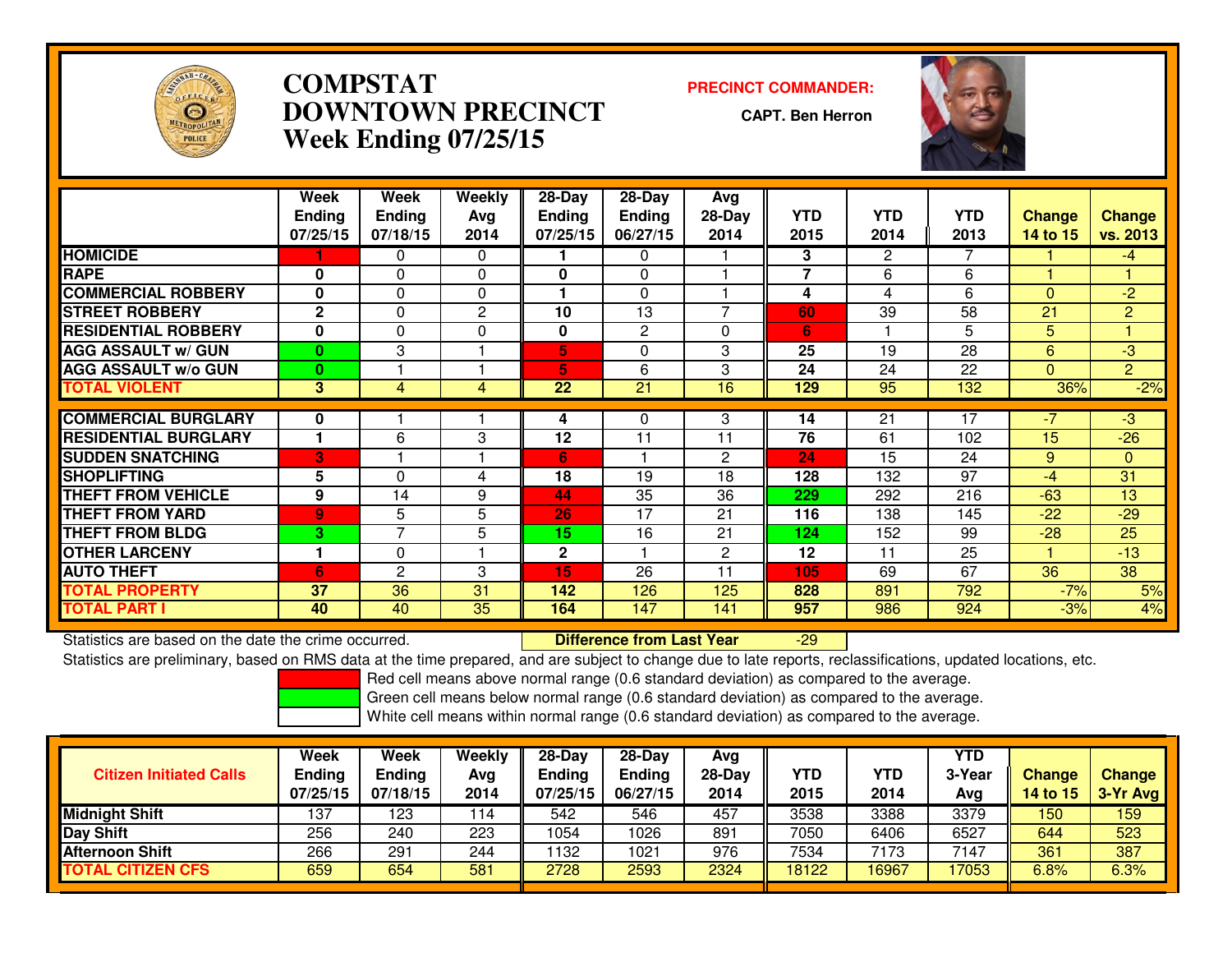

# **COMPSTATCENTRAL PRECINCT Week Ending 07/25/15**

**PRECINCT COMMANDER:**



|                             | Week<br><b>Ending</b><br>07/25/15 | Week<br><b>Ending</b><br>07/18/15 | Weekly<br>Avg<br>2014 | $28-Day$<br>Ending<br>07/25/15 | $28-Day$<br><b>Ending</b><br>06/27/15 | Avg<br>28-Day<br>2014 | <b>YTD</b><br>2015 | <b>YTD</b><br>2014 | <b>YTD</b><br>2013 | <b>Change</b><br>14 to 15 | <b>Change</b><br>vs. 2013 |
|-----------------------------|-----------------------------------|-----------------------------------|-----------------------|--------------------------------|---------------------------------------|-----------------------|--------------------|--------------------|--------------------|---------------------------|---------------------------|
| <b>HOMICIDE</b>             | 0                                 | 0                                 | $\Omega$              |                                | 2                                     |                       | 9                  | 10                 | 4                  | $-1$                      | 5.                        |
| <b>RAPE</b>                 | $\bf{0}$                          | 0                                 | $\mathbf{0}$          | $\bf{0}$                       | $\Omega$                              |                       | 5                  | 9                  | 5                  | $-4$                      | $\Omega$                  |
| <b>COMMERCIAL ROBBERY</b>   |                                   | 0                                 | $\mathbf{0}$          | 3                              | $\mathbf 0$                           |                       | 6                  | 10                 | 9                  | $-4$                      | $-3$                      |
| <b>STREET ROBBERY</b>       | $\mathbf 2$                       |                                   | 2                     | 6                              | 4                                     | 8                     | 46                 | 63                 | 36                 | $-17$                     | 10                        |
| <b>RESIDENTIAL ROBBERY</b>  | $\bf{0}$                          | 0                                 | $\Omega$              | 0                              | 4                                     | $\Omega$              | 6                  | $\mathbf{2}$       | 4                  | 4                         | $\overline{2}$            |
| <b>AGG ASSAULT w/ GUN</b>   | $\overline{2}$                    |                                   | 2                     | 7                              | 11                                    | 6                     | 54                 | 41                 | 32                 | 13                        | 22                        |
| <b>AGG ASSAULT w/o GUN</b>  | 2                                 | 0                                 |                       | 4                              | 6                                     | 3                     | 28                 | 27                 | 32                 |                           | $-4$                      |
| <b>TOTAL VIOLENT</b>        | $\overline{7}$                    | $\overline{c}$                    | 5                     | 21                             | $\overline{27}$                       | 21                    | 154                | 162                | 122                | $-5%$                     | 26%                       |
|                             |                                   |                                   |                       |                                |                                       |                       |                    |                    |                    |                           |                           |
| <b>COMMERCIAL BURGLARY</b>  | 3                                 |                                   |                       | 4                              | 6                                     | 4                     | 44                 | 23                 | 46                 | 21                        | $-2$                      |
| <b>RESIDENTIAL BURGLARY</b> | 6                                 | 12                                | 9                     | 38                             | 61                                    | 34                    | 260                | 235                | 258                | 25                        | $\overline{2}$            |
| <b>SUDDEN SNATCHING</b>     | $\bf{0}$                          | 0                                 | $\Omega$              |                                |                                       |                       | $\overline{7}$     | 7                  | 7                  | $\Omega$                  | $\Omega$                  |
| <b>SHOPLIFTING</b>          | $\bf{0}$                          |                                   | $\overline{2}$        | $\overline{2}$                 | 8                                     | 8                     | 48                 | 60                 | 59                 | $-12$                     | $-11$                     |
| <b>THEFT FROM VEHICLE</b>   | 9                                 | 14                                | 9                     | 53                             | 83                                    | 36                    | 354                | 243                | 246                | 111                       | 108                       |
| <b>THEFT FROM YARD</b>      | 3                                 | 7                                 | 5                     | 13                             | 17                                    | 20                    | 110                | 129                | 116                | $-19$                     | $-6$                      |
| <b>THEFT FROM BLDG</b>      | 5                                 | 9                                 | 4                     | 38                             | 15                                    | 18                    | 131                | 132                | 119                | -1                        | 12                        |
| <b>OTHER LARCENY</b>        | 1                                 | 0                                 |                       | 3                              | $\overline{2}$                        | $\overline{2}$        | 23                 | 8                  | 14                 | 15                        | 9                         |
| <b>AUTO THEFT</b>           | 10                                | 5                                 | 4                     | 40                             | 39                                    | 17                    | 175                | 132                | 103                | 43                        | 72                        |
| <b>TOTAL PROPERTY</b>       | 37                                | 49                                | 35                    | 192                            | 232                                   | 141                   | 1152               | 969                | 968                | 19%                       | 19%                       |
| TOTAL PART I                | 44                                | 51                                | 40                    | 213                            | 259                                   | 162                   | 1306               | 1131               | 1090               | 15%                       | 20%                       |

Statistics are based on the date the crime occurred. **Difference from Last Year** 

<sup>175</sup>

Statistics are preliminary, based on RMS data at the time prepared, and are subject to change due to late reports, reclassifications, updated locations, etc.

Red cell means above normal range (0.6 standard deviation) as compared to the average.

Green cell means below normal range (0.6 standard deviation) as compared to the average.

| <b>Citizen Initiated Calls</b> | Week<br><b>Ending</b><br>07/25/15 | <b>Week</b><br><b>Ending</b><br>07/18/15 | Weekly<br>Avg<br>2014 | $28-Day$<br><b>Ending</b><br>07/25/15 | $28-Day$<br><b>Ending</b><br>06/27/15 | Avg<br>$28-Day$<br>2014 | YTD<br>2015 | YTD<br>2014 | YTD<br>3-Year<br>Avg | <b>Change</b><br><b>14 to 15</b> | <b>Change</b><br>3-Yr Avg |
|--------------------------------|-----------------------------------|------------------------------------------|-----------------------|---------------------------------------|---------------------------------------|-------------------------|-------------|-------------|----------------------|----------------------------------|---------------------------|
| <b>Midnight Shift</b>          | 132                               | 123                                      | 116                   | 541                                   | 620                                   | 463                     | 3784        | 3321        | 3405                 | 463                              | 379                       |
| Day Shift                      | 261                               | 274                                      | 268                   | 1131                                  | 1211                                  | 1074                    | 8079        | 7876        | 7419                 | 203                              | 660                       |
| <b>Afternoon Shift</b>         | 293                               | 299                                      | 274                   | 1298                                  | 1274                                  | 1098                    | 8773        | 7981        | 8172                 | 792                              | 601                       |
| <b>TOTAL CITIZEN CFS</b>       | 686                               | 696                                      | 659                   | 2970                                  | 3105                                  | 2635                    | 20636       | 19178       | 18996                | $7.6\%$                          | $8.6\%$                   |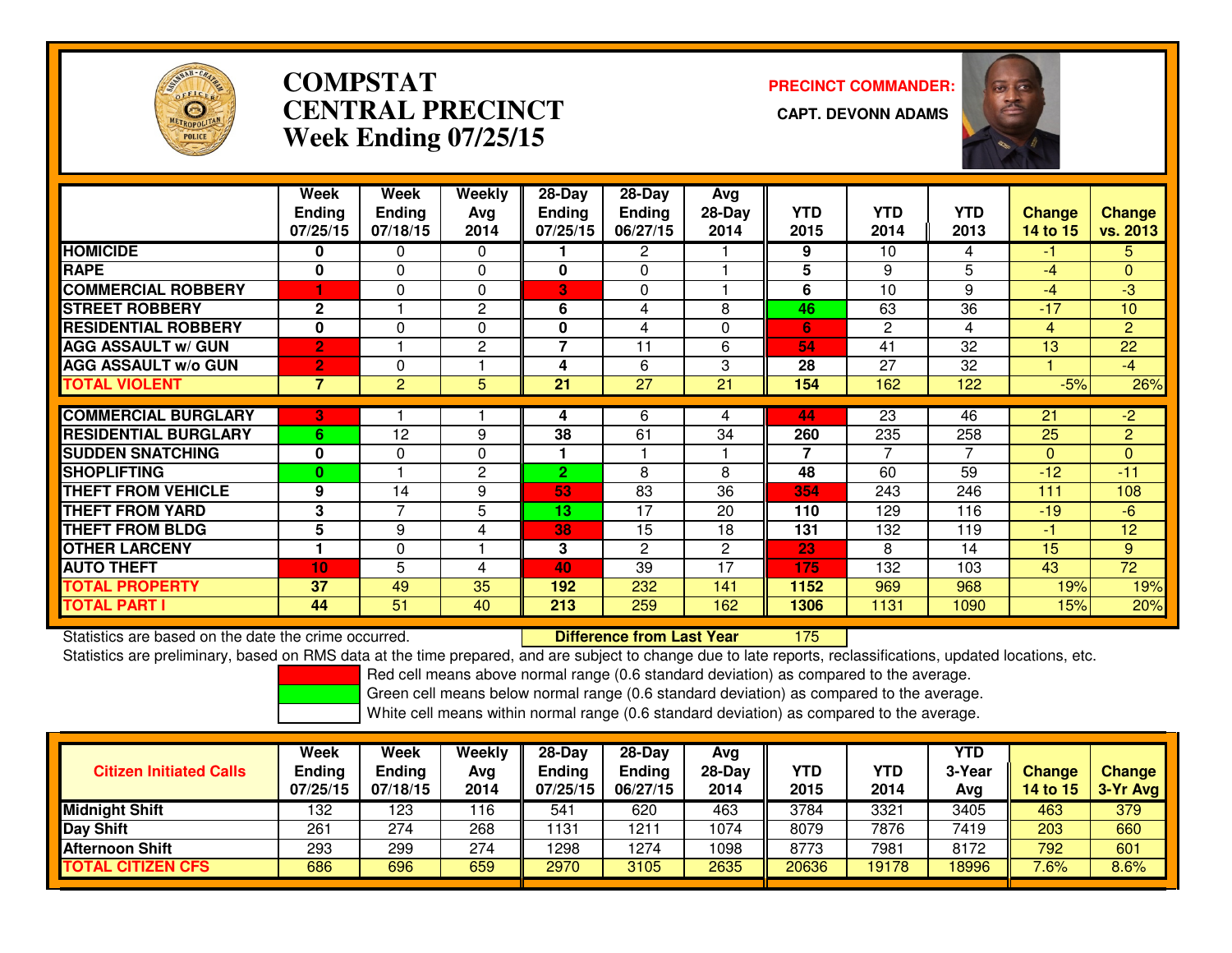

### **COMPSTAT PRECINCT COMMANDER: SOUTHSIDE PRECINCT CAPT. TERRY SHOOPWeek Ending 07/25/15**



|                             | Week<br><b>Ending</b><br>07/25/15 | Week<br><b>Ending</b><br>07/18/15 | Weekly<br>Ava<br>2014 | $28-Day$<br><b>Ending</b><br>07/25/15 | $28$ -Day<br><b>Ending</b><br>06/27/15 | Avg<br>$28-Day$<br>2014 | <b>YTD</b><br>2015       | <b>YTD</b><br>2014 | <b>YTD</b><br>2013 | <b>Change</b><br>14 to 15 | Change<br>vs. 2013 |
|-----------------------------|-----------------------------------|-----------------------------------|-----------------------|---------------------------------------|----------------------------------------|-------------------------|--------------------------|--------------------|--------------------|---------------------------|--------------------|
| <b>HOMICIDE</b>             | 0                                 | 0                                 | $\Omega$              | 0                                     |                                        | 0                       | $\mathbf{2}$             |                    | 3                  |                           | -1                 |
| <b>RAPE</b>                 | $\bf{0}$                          | $\Omega$                          | $\Omega$              | 0                                     | 0                                      |                         | 5                        | 4                  | $\overline{c}$     |                           | 3                  |
| <b>COMMERCIAL ROBBERY</b>   | $\bf{0}$                          |                                   |                       | $\mathbf{2}$                          | $\Omega$                               | 3                       | $\overline{\phantom{a}}$ | 13                 | 11                 | $-6$                      | $-4$               |
| <b>STREET ROBBERY</b>       | $\bf{0}$                          | $\Omega$                          |                       | 4                                     | 4                                      | 4                       | 26                       | 28                 | 15                 | $-2$                      | 11                 |
| <b>RESIDENTIAL ROBBERY</b>  | $\mathbf{0}$                      | 0                                 | $\Omega$              | 0                                     | 4                                      |                         | 9                        | 6                  | 3                  | 3                         | 6                  |
| <b>AGG ASSAULT w/ GUN</b>   | $\bf{0}$                          | 0                                 | 0                     | $\mathbf{2}$                          | 5                                      |                         | 14                       | 5                  | 9                  | 9                         | 5                  |
| <b>AGG ASSAULT w/o GUN</b>  | $\bf{0}$                          | 0                                 | 0                     | 3                                     | 0                                      | 2                       | 15                       | 8                  | 20                 | 7                         | $\overline{5}$     |
| <b>TOTAL VIOLENT</b>        | $\mathbf{0}$                      |                                   | 3                     | 11                                    | 14                                     | 11                      | 78                       | 65                 | 63                 | 20%                       | 24%                |
|                             |                                   |                                   |                       |                                       |                                        |                         |                          |                    |                    |                           |                    |
| <b>COMMERCIAL BURGLARY</b>  | $\mathbf{2}$                      | 0                                 |                       | 4                                     | 4                                      | 3                       | 28                       | 22                 | 33                 | 6                         | $-5$               |
| <b>RESIDENTIAL BURGLARY</b> | 8                                 | 8                                 | 5                     | 32                                    | 30                                     | 18                      | 181                      | 126                | 219                | 55                        | $-38$              |
| <b>SUDDEN SNATCHING</b>     | $\mathbf{0}$                      |                                   | $\Omega$              |                                       |                                        |                         | 10                       | ⇁                  | 6                  | 3                         | 4                  |
| <b>SHOPLIFTING</b>          | 13                                | 9                                 | 13                    | 43                                    | 56                                     | 51                      | 396                      | 380                | 379                | 16                        | 17                 |
| <b>THEFT FROM VEHICLE</b>   | 14                                | 8                                 | 7                     | 41                                    | 29                                     | 27                      | 207                      | 177                | 230                | 30                        | $-23$              |
| <b>THEFT FROM YARD</b>      | $\mathbf{2}$                      | 3                                 | 2                     | 7                                     | 14                                     | 9                       | 73                       | 66                 | 62                 | $\overline{ }$            | 11                 |
| <b>THEFT FROM BLDG</b>      | 5                                 | 5                                 | 4                     | 19                                    | $\overline{23}$                        | 17                      | 141                      | 114                | 148                | 27                        | $-7$               |
| <b>OTHER LARCENY</b>        | 2'                                | 0                                 |                       | 3                                     |                                        | 2                       | 14                       | 17                 | 28                 | $-3$                      | $-14$              |
| <b>AUTO THEFT</b>           | 3                                 |                                   | 2                     | 14                                    | 17                                     | 8                       | 104                      | 51                 | 76                 | 53                        | 28                 |
| <b>TOTAL PROPERTY</b>       | 49                                | 35                                | 34                    | 164                                   | 175                                    | 136                     | 1154                     | 960                | 1181               | 20%                       | $-2%$              |
| <b>TOTAL PART I</b>         | 49                                | 36                                | 37                    | 175                                   | 189                                    | 148                     | 1232                     | 1025               | 1244               | 20%                       | $-1%$              |

Statistics are based on the date the crime occurred. **Difference from Last Year** 

<sup>207</sup>

Statistics are preliminary, based on RMS data at the time prepared, and are subject to change due to late reports, reclassifications, updated locations, etc.

Red cell means above normal range (0.6 standard deviation) as compared to the average.

Green cell means below normal range (0.6 standard deviation) as compared to the average.

| <b>Citizen Initiated Calls</b> | <b>Week</b><br><b>Ending</b><br>07/25/15 | Week<br><b>Ending</b><br>07/18/15 | Weekly<br>Avg<br>2014 | $28-Dav$<br><b>Ending</b><br>07/25/15 | $28-Dav$<br><b>Ending</b><br>06/27/15 | Ava<br>28-Dav<br>2014 | YTD<br>2015 | YTD<br>2014 | YTD<br>3-Year<br>Ava | <b>Change</b><br><b>14 to 15</b> | <b>Change</b><br>3-Yr Avg |
|--------------------------------|------------------------------------------|-----------------------------------|-----------------------|---------------------------------------|---------------------------------------|-----------------------|-------------|-------------|----------------------|----------------------------------|---------------------------|
| <b>Midnight Shift</b>          | 88                                       | 90                                | 91                    | 392                                   | 492                                   | 363                   | 2995        | 2642        | 2706                 | 353                              | 289                       |
| <b>Day Shift</b>               | 271                                      | 254                               | 259                   | 1074                                  | ' 125                                 | 1038                  | 8022        | 7476        | 7419                 | 546                              | 603                       |
| <b>Afternoon Shift</b>         | 277                                      | 268                               | 259                   | 137                                   | 1088                                  | 1034                  | 7892        | 7400        | 7433                 | 492                              | 459                       |
| <b>TOTAL CITIZEN CFS</b>       | 636                                      | 612                               | 609                   | 2603                                  | 2705                                  | 2435                  | 18909       | 17518       | 17557                | 7.9%                             | 7.7%                      |